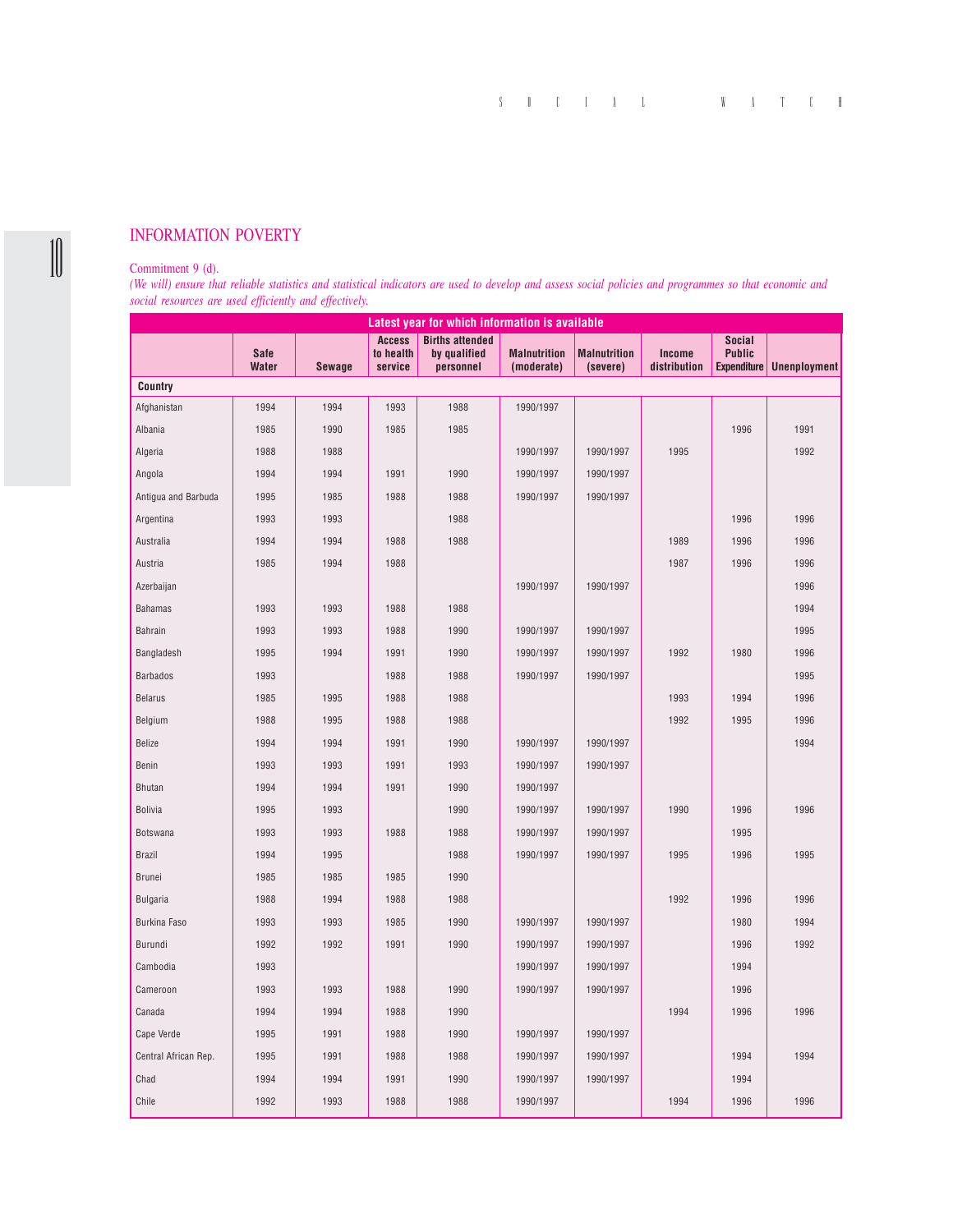## INFORMATION POVERTY

| Latest year for which information is available |              |               |                            |                                        |                     |                     |              |                                |                     |
|------------------------------------------------|--------------|---------------|----------------------------|----------------------------------------|---------------------|---------------------|--------------|--------------------------------|---------------------|
|                                                | <b>Safe</b>  |               | <b>Access</b><br>to health | <b>Births attended</b><br>by qualified | <b>Malnutrition</b> | <b>Malnutrition</b> | Income       | <b>Social</b><br><b>Public</b> |                     |
|                                                | <b>Water</b> | <b>Sewage</b> | service                    | personnel                              | (moderate)          | (severe)            | distribution | <b>Expenditure</b>             | <b>Unenployment</b> |
| Country                                        |              |               |                            |                                        |                     |                     |              |                                |                     |
| China                                          | 1993         | 1993          |                            | 1990                                   | 1990/1997           |                     | 1995         | 1996                           | 1994                |
| Colombia                                       | 1993         | 1993          | 1988                       | 1988                                   | 1990/1997           | 1990/1997           | 1995         | 1995                           | 1994                |
| Comoros                                        | 1993         | 1995          | 1985                       | 1988                                   | 1990/1997           | 1990/1997           |              |                                |                     |
| Congo, Rep. Dem. Of                            | 1992         | 1992          | 1991                       |                                        | 1990/1997           | 1990/1997           |              | 1996                           |                     |
| Congo, Rep. Of                                 | 1995         | 1993          |                            |                                        | 1990/1997           | 1990/1997           |              | 1994                           |                     |
| Costa Rica                                     | 1992         | 1992          | 1988                       | 1988                                   | 1990/1997           |                     | 1996         | 1996                           | 1996                |
| Côte d'Ivoire                                  | 1994         | 1994          | 1988                       | 1988                                   |                     |                     | 1988         |                                | 1992                |
|                                                |              |               |                            |                                        | 1990/1997           | 1990/1997           |              | 1994                           |                     |
| Croatia                                        | 1995         | 1993          |                            |                                        | 1990/1997           |                     |              | 1996                           | 1996                |
| Cuba                                           | 1994         | 1994          | 1988                       | 1990                                   | 1990/1997           |                     |              |                                |                     |
| Cyprus                                         | 1995         | 1995          | 1991                       | 1990                                   |                     |                     |              |                                | 1996                |
| <b>Czech Republic</b>                          | 1988         |               |                            |                                        | 1990/1997           |                     | 1993         | 1996                           | 1996                |
| Denmark                                        | 1993         | 1995          | 1988                       |                                        |                     |                     | 1992         | 1996                           | 1996                |
| Djibouti                                       | 1995         | 1985          | 1983                       | 1988                                   | 1990/1997           | 1990/1997           |              |                                |                     |
| Dominica                                       | 1982         | 1982          | 1988                       | 1988                                   | 1990/1997           |                     |              |                                |                     |
| Dominican Rep.                                 | 1993         | 1993          |                            | 1990                                   | 1990/1997           | 1990/1997           | 1989         | 1996                           | 1996                |
| Ecuador                                        | 1993         | 1993          | 1988                       | 1988                                   | 1990/1997           |                     | 1994         | 1994                           | 1996                |
| Egypt                                          | 1993         | 1993          | 1991                       | 1990                                   | 1990/1997           | 1990/1997           | 1991         | 1996                           | 1995                |
| El Salvador                                    | 1993         | 1993          |                            | 1988                                   | 1990/1997           | 1990/1997           | 1995         | 1996                           | 1996                |
| <b>Equatorial Guinea</b>                       | 1994         | 1994          |                            |                                        |                     |                     |              |                                |                     |
| Eritrea                                        |              |               |                            |                                        | 1990/1997           | 1990/1997           |              |                                |                     |
| Estonia                                        |              |               |                            |                                        |                     |                     | 1993         | 1996                           | 1996                |
| Ethiopia                                       | 1993         | 1993          | 1991                       | 1988                                   | 1990/1997           | 1990/1997           |              | 1994                           | 1993                |
| Fiji                                           | 1993         | 1993          | 1991                       | 1993                                   | 1990/1997           | 1990/1997           |              |                                | 1995                |
| Finland                                        | 1993         | 1994          | 1988                       | 1988                                   |                     |                     | 1991         | 1996                           | 1996                |
| France                                         | 1995         | 1994          |                            |                                        |                     |                     | 1989         | 1995                           | 1996                |
| Gabon                                          | 1993         | 1993          | 1988                       | 1985                                   |                     |                     |              | 1980                           |                     |
| Gambia                                         | 1993         | 1993          |                            | 1990                                   | 1990/1997           | 1990/1997           |              | 1980                           |                     |
| Georgia                                        |              |               |                            |                                        |                     |                     |              | 1980                           |                     |
| Germany                                        | 1988         | 1995          |                            |                                        |                     |                     | 1989         | 1994                           | 1996                |
| Ghana                                          | 1994         | 1995          | 1992                       | 1990                                   | 1990/1997           | 1990/1997           | 1992         | 1995                           | 1994                |
| Greece                                         | 1985         | 1995          |                            |                                        |                     |                     |              | 1996                           | 1995                |
| Grenada                                        | 1985         |               |                            | 1988                                   |                     |                     |              |                                |                     |
| Guatemala                                      | 1995         | 1995          | 1988                       | 1990                                   | 1990/1997           | 1990/1997           | 1989         | 1996                           | 1995                |
| Guinea                                         | 1994         | 1994          | 1992                       | 1990                                   |                     |                     | 1991         |                                |                     |

 $\begin{bmatrix} 1 \\ 1 \end{bmatrix}$